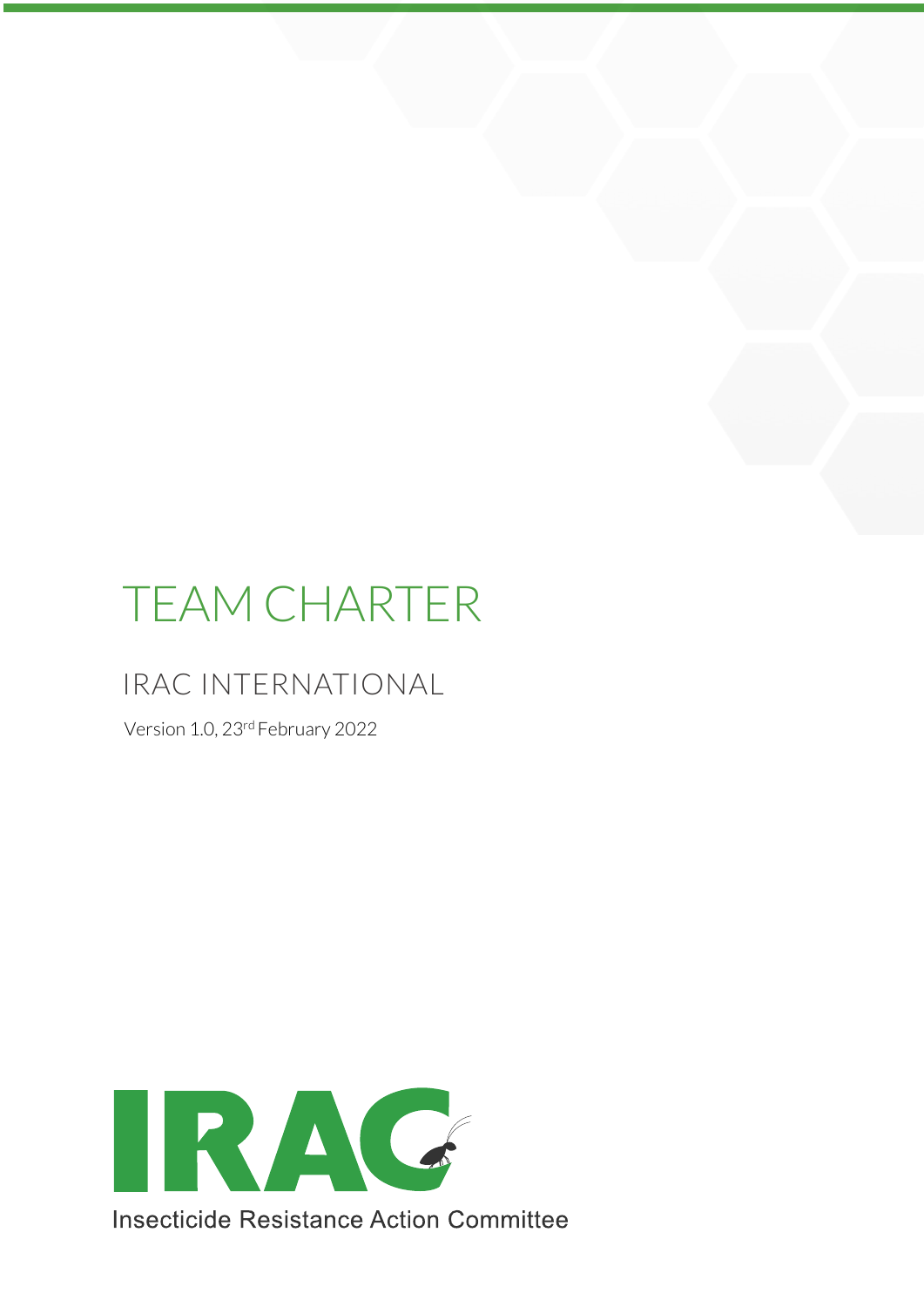# IRAC International Team Structure



# Team Members

#### Executive Team members:

- One official rep per company
- Chairs of each Team and Working Group
- Resistance database liaison (usually one of the company reps)
- Steering Team Members

#### Steering Team members:

- IRAC International Chair
- IRAC International Vice-Chair
- IRAC International Immediate-Past-Chair
- IRAC Treasurer
- IRAC Coordinator

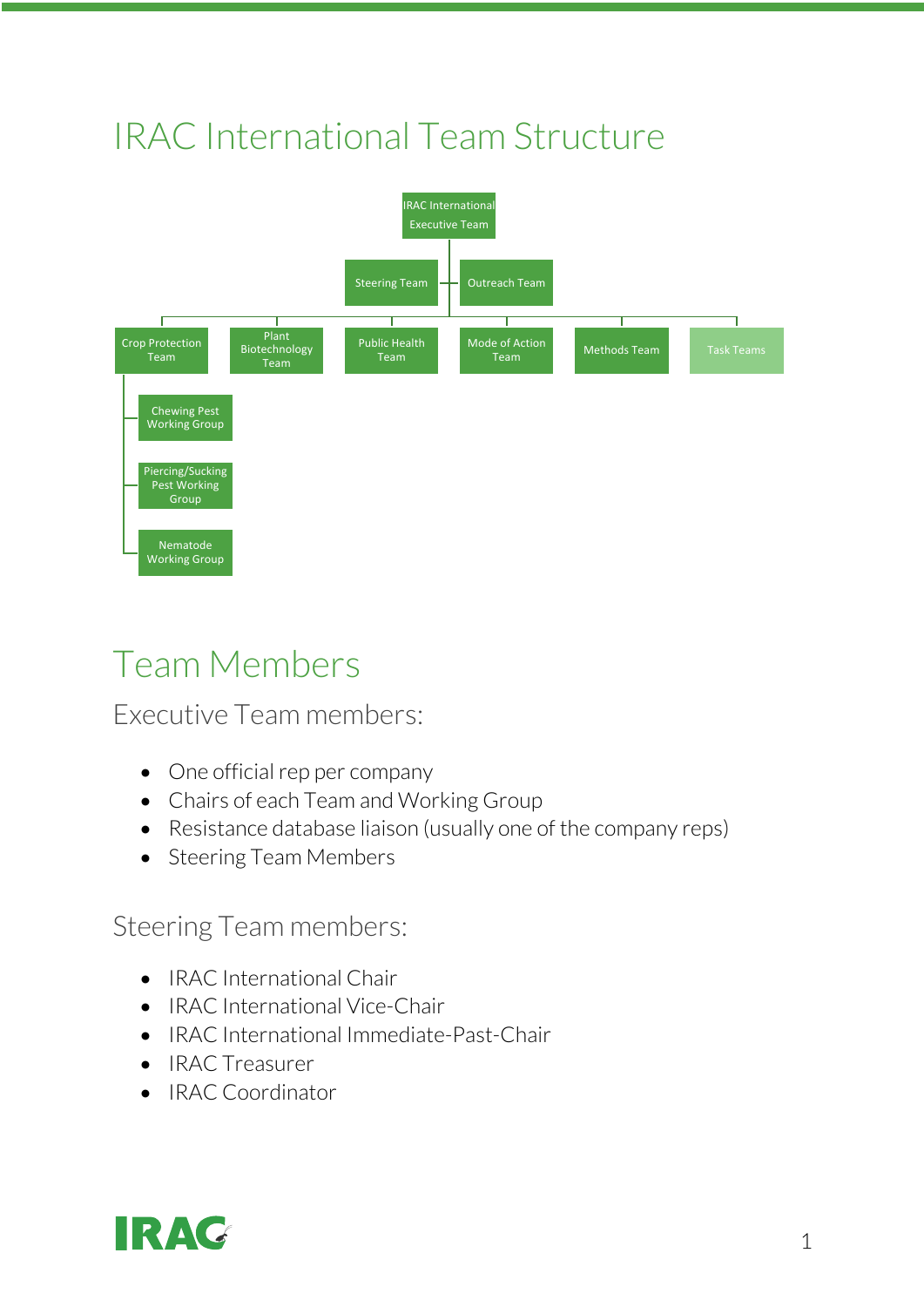Outreach Team members:

- IRAC International Chair
- IRAC International Vice-Chair
- IRAC International Immediate-Past-Chair
- Chairs or representatives of each Team and Working Group
- IRAC Coordinator

Crop Protection Team members:

- One rep per company with CP products
- Chairs (or designates) of each working group
- Country Team Liaisons
- IRAC regional team chairs (IRAC Asia, IRAC Europe, IRAC Africa)

Working Group members (Pests, Biotech, MoA, Methods, Public Health):

- One rep per company with relevant products
- Additional subject matter experts as needed

# Group Responsibilities

Executive Team Objectives

- Coordinate and facilitate the work of IRAC in accordance with the IRAC Mission
- Facilitate cooperation and communication on insecticide resistance and IRM including traits, nematodes & public health pests
- Prioritise insecticide resistance threats and develop an IRAC strategy aimed at minimising the impact of resistance
- Encourage formation of IRAC Task Teams to address key resistance threats
- Leverage IRAC through the CropLife network
- Approve and submit the IRAC annual budget to the CropLife Stewardship Committee

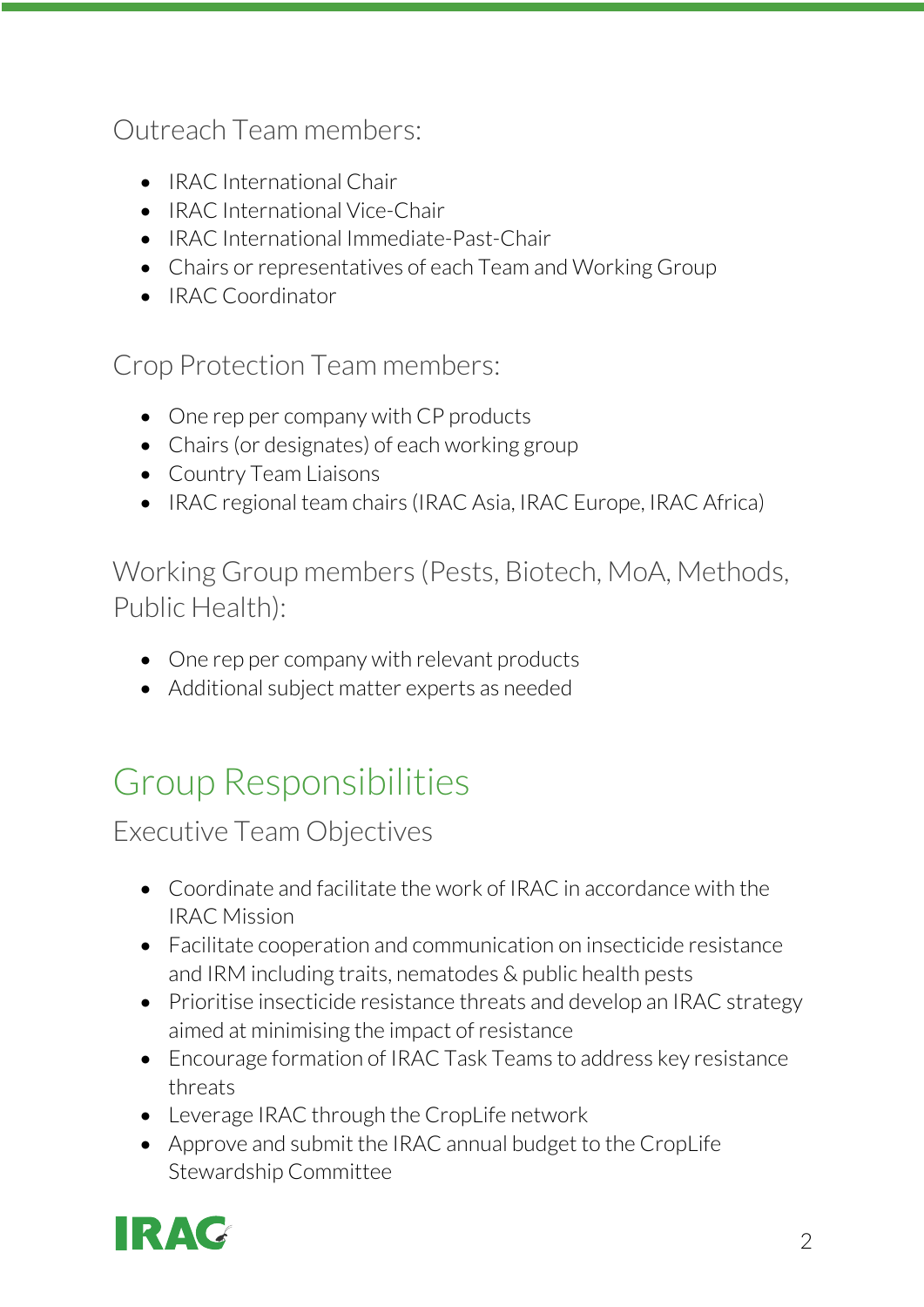- Promote membership of IRAC at a country, regional and international level
- Strengthen links with the IRAC Country Groups and local CropLife associations
- Encourage formation of new Country Groups to address local IRM issues
- Encourage WGs to hold regular audio updates and at least one F2F each year to review activities
- Emphasis to all IRAC members of the importance of following the IRAC Constitution including the Code of Conduct and Guidelines on Antitrust.

#### Steering Committee Objectives

- Update and maintain the IRAC administrative documentation and propose strategies for the effective management of IRAC
- Manage the IRAC finances and budget process through coordination with CropLife International
- Maintain, develop and manage the IRAC Network and other stakeholder relations
- Maintain oversight of the goals, objectives and activities of the Working Groups/ Country Groups to ensure effective and efficient coordination of local and global IRM

#### Outreach Team Objectives

- Development of C&E material for the coming year
- Leverage communication & education through the CropLife network
- Maintain and improve the website as the main IRAC communication & education vehicle for resistance and IRM information
- Communicate IRM & IRAC news through the circulation of newsletters
- Upgrade, update and maintain the MSU Database

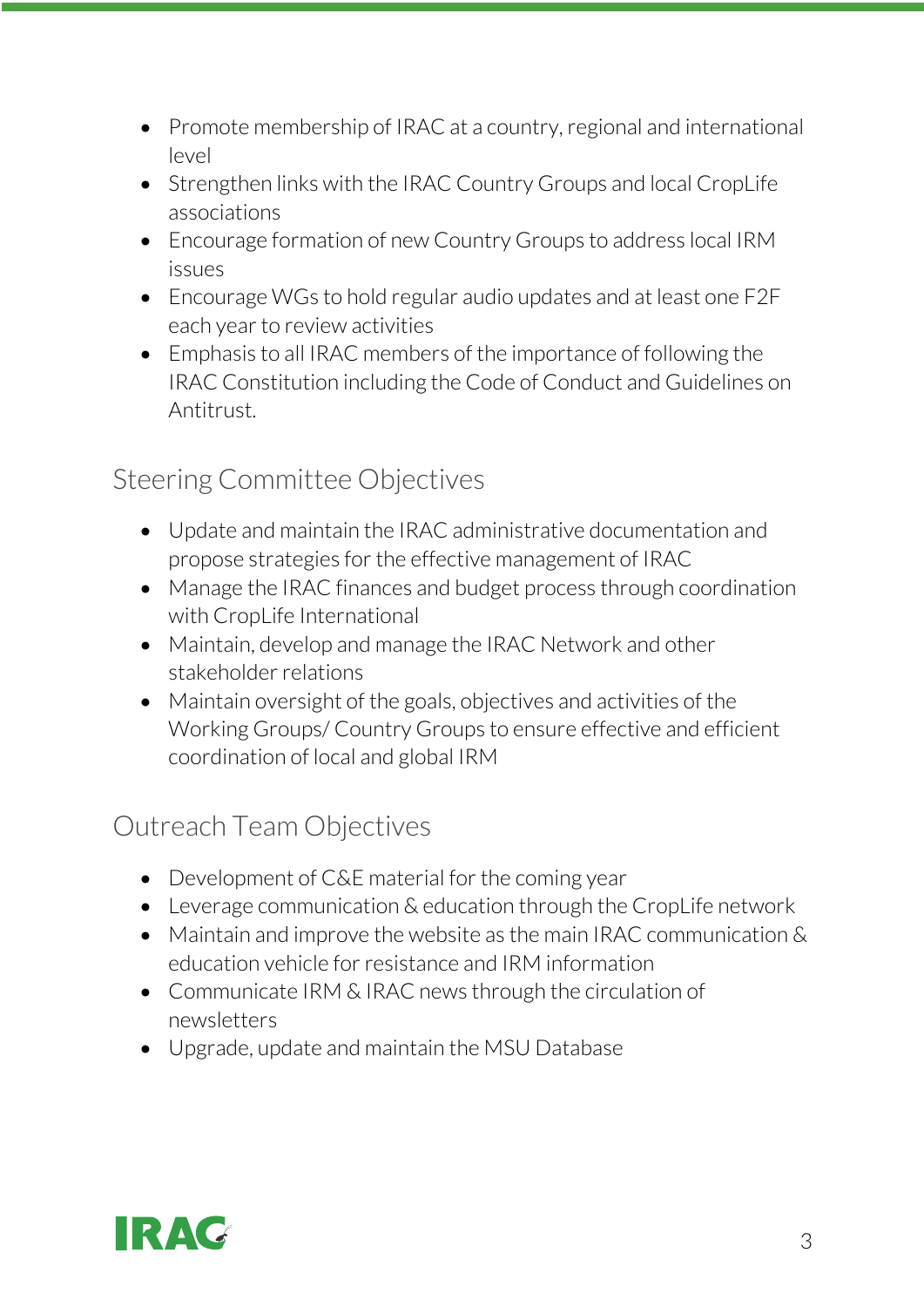## Crop Protection Team Responsibilities

- Develop and maintain standard guidance on resistance management for crop protection products for relevant crop-pest matrix
- Work on topics, crosscutting WGs, such as:
	- o Statement on mixtures
	- o Seed treatment statement
	- o Phenology charts with Windows approach to MoA rotation for issues cross-cutting other WGs
	- o Label icons
	- o Label language
	- o Resistance monitoring
- Serve as clearing house for country group liaison activities
	- o Coordinate and drive CP guidance to country & Regional IRAC teams
	- o Coordinate and review annual country team reports
- Advise Executive on emerging issues and trends in CP resistance that warrant IRAC action
- Work with Outreach team on CP communication/education needs and logistics

Chewing Pests, Piercing Sucking Pests, Biotechnology and Nematode Working Groups Responsibilities

- Adapt IRM guidance, including phenology charts to specific pests and crop-pest matrices and specific mode of action groups, as appropriate
- Develop guidance on identifying pests and agricultural practices/systems at risk of resistance
- Identify pests of concern and emerging issues, communicate to CP Team
- Forge international alignment on pest resistance status
- Review Mode of Action Classification Scheme in context of each pest group
- Work with Crop Protection WG to address cross cutting issues
- Work with Outreach team on pest-specific communication/education needs
- Work with Methods team to ensure up-to-date monitoring methods are available for key pest species